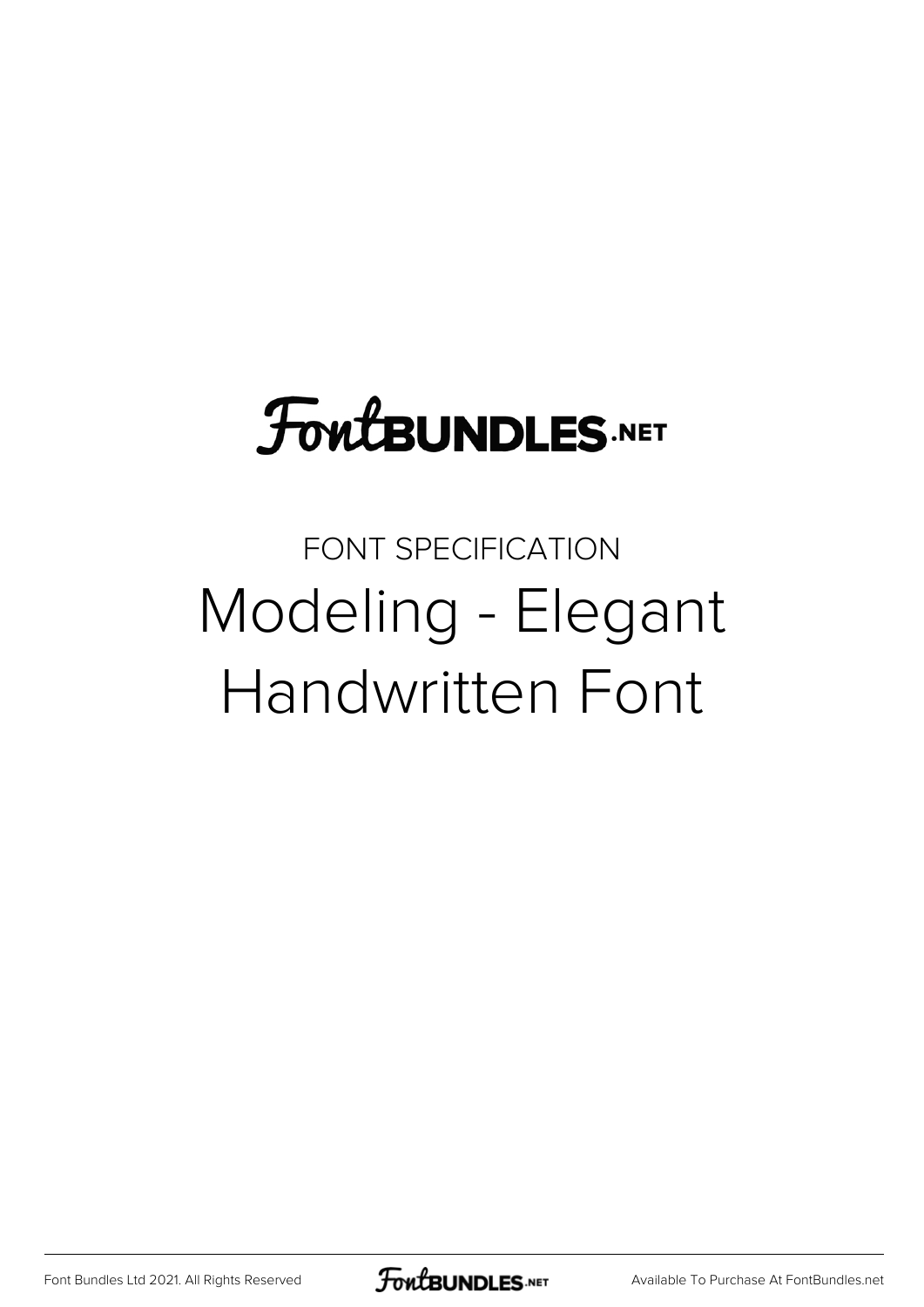## Modeling - Regular

**Uppercase Characters** 

## ABCDSFGHIJKIMNOPQQSTUNNXY  $\mathcal{D}$

Lowercase Characters

a b c d e l g h i j t l m n o p q r g t u v n r y g

**Numbers** 

0123456189

Punctuation and Symbols



All Other Glyphs

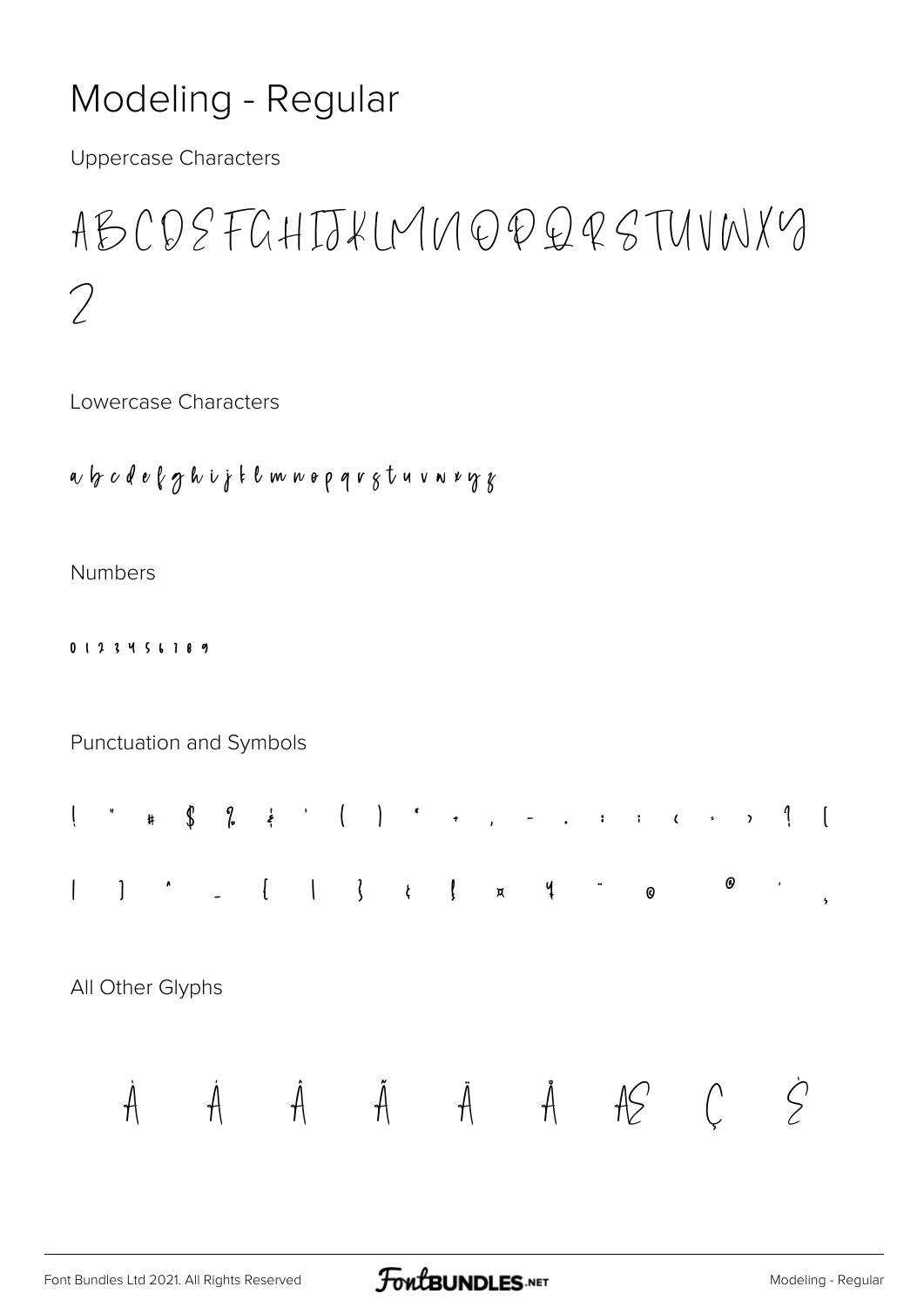